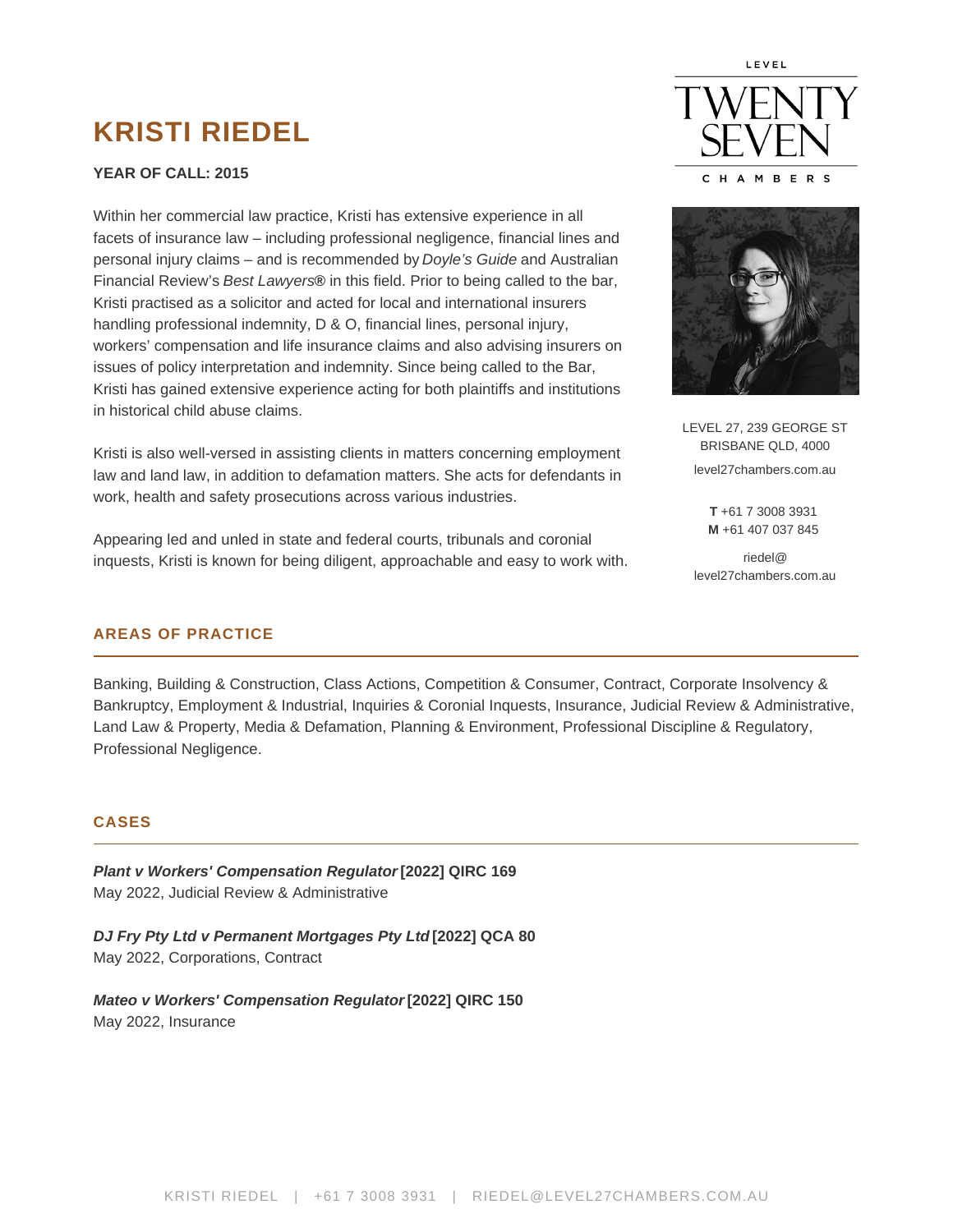## **Guilfoyle v Kouzoukas [2022] QDC 8**

January 2022, Inquiries & Coronial Inquests

**DJ Fry Developments Pty Ltd v Permanent Mortgages Pty Limited & Anor [2021] QSC 350** November 2021, Contract

**McNamara v Era Pacific Pty Ltd [2021] FCCA 1689** July 2021, Employment & Industrial

**The Work Health and Safety Prosecutor v Kouzoukas [2021] Mag 70386/20(8)** June 2021, Inquiries & Coronial Inquests

**The Trust Company Limited v Valuer-General; El Camino Priority I Pty Ltd v Valuer-General; Body Corporate for "Admiralty Quays" CTS 24592 v Valuer-General [2020] QLC 38** November 2020, Land Law & Property

King v Comiskey Management Services Pty Ltd & Anor<sup>[2020] QCA 229</sup> October 2020, Media & Defamation

**Valuers Registration Board of Queensland v Neil Patrick Murphy [2020] QCATA 138** September 2020, Land Law & Property

**Botha v George Weston Foods Limited trading as Tip Top Bakeries (Chullora) (No.2) [2020] FCCA 476** March 2020, Employment & Industrial

**Steele & Anor v John Holland Group Pty Ltd [2020] QSC 37**

March 2020, Insurance

**Botha v George Weston Foods Limited Trading as Tip Top Bakeries (Chullora) [2019] FCCA 3700** December 2019, Employment & Industrial

**Lake v GBST Holdings Limited [2019] QSC 253** October 2019, Competition & Consumer, Contract, Employment & Industrial

**Inquest into the Death of Steven Leonard Viner [2019]** August 2019, Inquiries & Coronial Inquests

**Valuers Registration Board v Murphy [2019] QCAT** February 2019, Judicial Review & Administrative, Professional Negligence, Professional Discipline & Regulatory

**Inquest into the death of Andrew Thwaites** July 2018, Inquiries & Coronial Inquests

**Crawford v MAS Australasia Pty Ltd [2018] FCCA 850** April 2018, Contract, Employment & Industrial

**Barns v Commissioner, Queensland Fire & Emergency Services [2017] QCAT**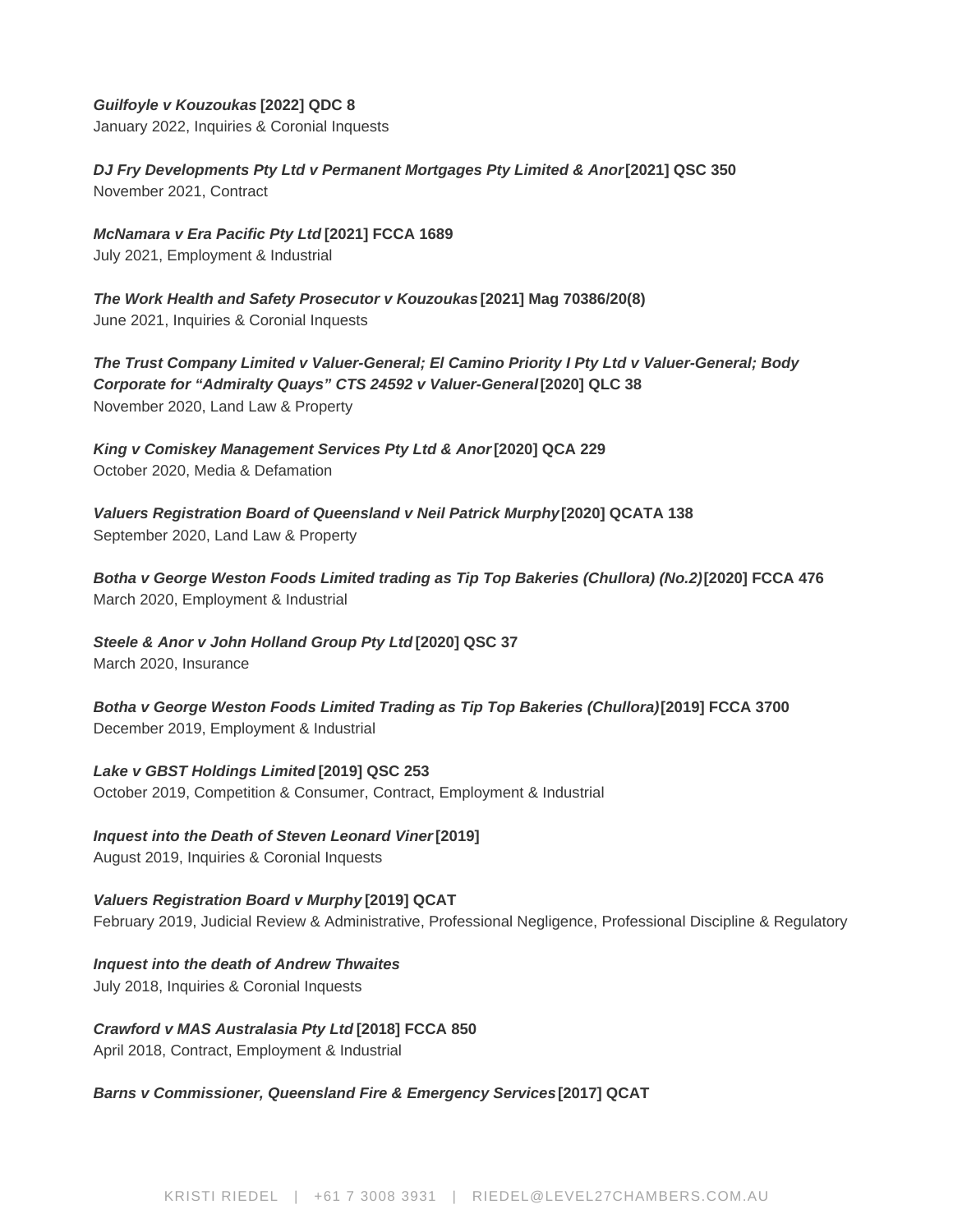July 2017, Judicial Review & Administrative

## **SDW2 Pty Ltd v JLF Corporation Pty Ltd [2017] QSC 1**

February 2017, Commercial Equity, Contract

# **EXPERIENCE**

Recent experience as a barrister includes:

- Acting on behalf of a group of investors against a financial services business, its advisers and its insurer;
- Acting on behalf of a group of property owners in land valuation appeals against the Queensland Valuer General;
- Acting on behalf of insurers, their insureds and also plaintiffs in life insurance matters;
- Acting on behalf of insurers and their insureds in various public and product liability claims;
- Acting on behalf of insurers and their insured at the coronial inquest into the death of Andrew Thwaites;
- Acting on behalf of insurers and their insureds, with Queens Counsel, in Supreme Court of Queensland proceedings concerning the termination of an employment contract and allegations of conspiracy, reprisal and defamation;
- Acting on behalf of insurers and their insureds in various property damage claims;
- Acting with Queens Counsel in professional disciplinary proceedings before the Valuers Registration Board of Queensland;
- Acting on behalf of employees in various employment related disputes litigated in the Federal Circuit Court of Australia, including claims of contravention of general protections and underpayment;
- Acting on behalf of the Workers' Compensation Regulator in relation to various workers' compensation disputes; and
- Acting on behalf of insurers, their insureds, defendants and plaintiffs in historic child abuse claims.

Prior to being called to the bar, Kristi practised as a solicitor and acted for local and international insurers handling professional indemnity, D & O, financial lines, personal injury, workers' compensation and life insurance claims and also advising insurers on issues of policy interpretation and indemnity.

#### **RECOMMENDATIONS**

#### **Doyle's Guide to the Australian Legal Profession**

- 2021 Recommended Junior Counsel for Professional Indemnity (QLD)
- 2020 Recommended Junior Counsel for Professional Indemnity (QLD)
- 2019 Recommended Junior Counsel for Insurance (QLD)

#### **Australian Financial Review's Best Lawyers®**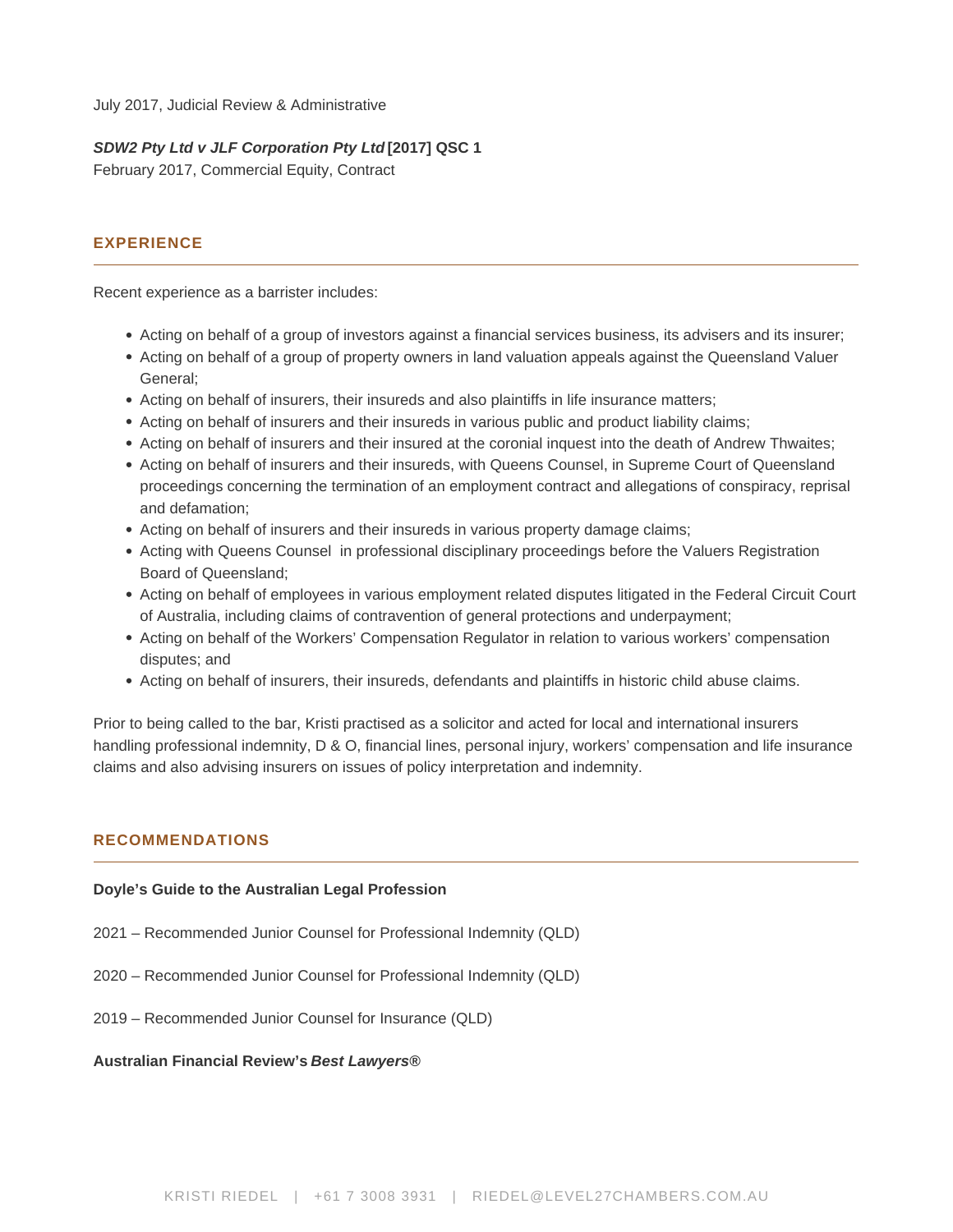2023 – Listed for Insurance Law and Personal Injury Litigation

2021-22 – Listed for Insurance Law

#### **MEMBER**

Bar Association of Queensland

Women in Insurance (Qld)

## **EDUCATION**

**2008** Bachelor of Laws, First Class Honours, Queensland University of Technology.

**2004** Bachelor of Music, Performance, Queensland Conservatorium of Music, Griffith University.

## **AWARDS**

**2008** Queensland University of Technology Medal.

**2008** Queensland University of Technology Dean's Research Scholar.

**2008** McInnes Wilson Prize for Evidence

# **PUBLICATIONS**

**The State of Play: Work Health and Safety Prosecutions** October 2021, Insurance, Inquiries & Coronial Inquests

**Rules of Evidence & Affidavit Drafting** September 2021

**Court Etiquette - Working with the Bar and Persuading the Bench** April 2021

**Coronial Inquests and the Coroners Act 2003 (Qld)** September 2020, Inquiries & Coronial Inquests

**A Lighthouse in the Fog? Impacts of the New Financial Accountability Regime on Policy Interpretation & Coverage**